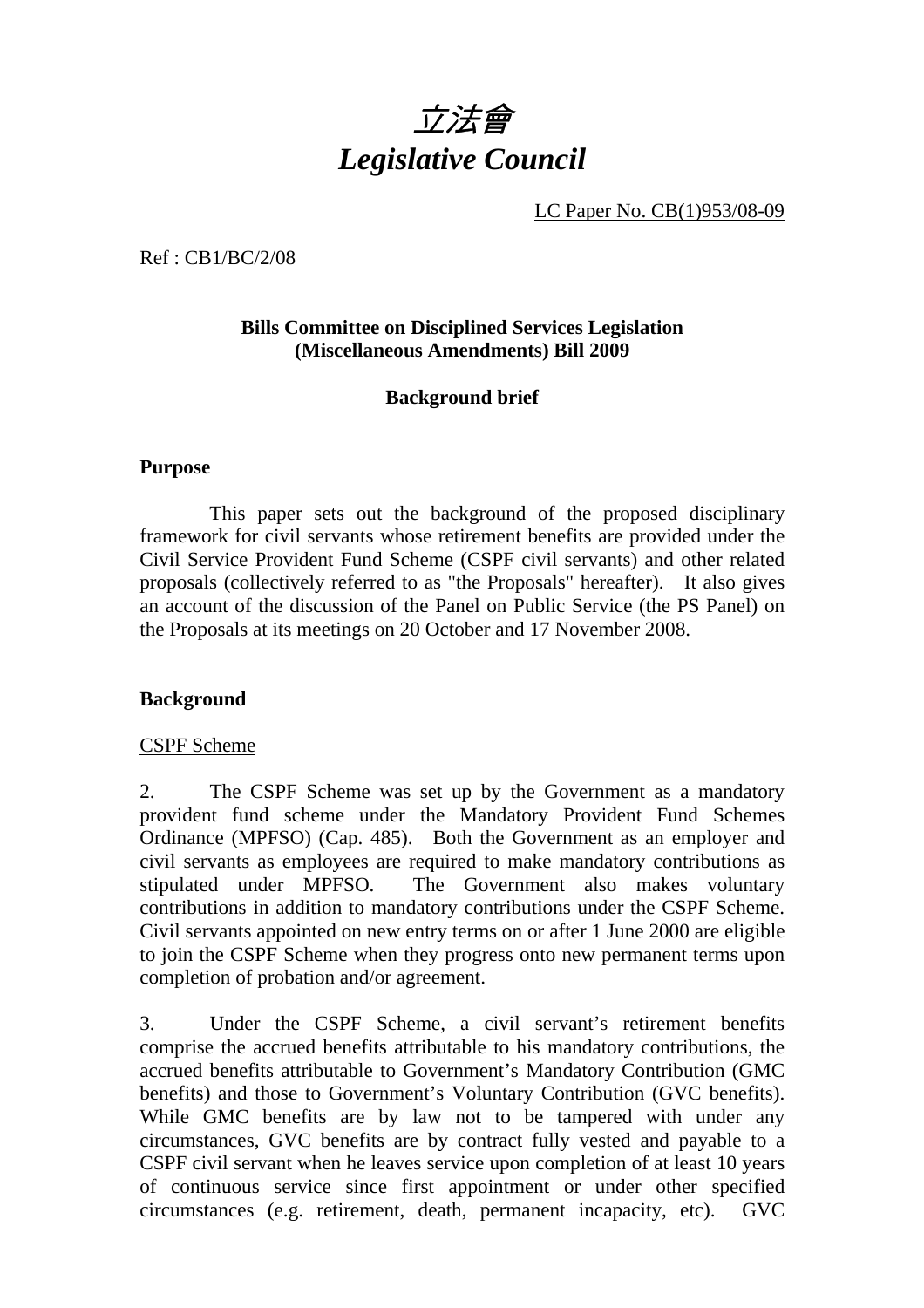benefits may also by contract be forfeited, in whole or in part, if a CSPF civil servant is found guilty of a disciplinary or criminal offence and is punished for the offence.

#### Disciplinary punishments

4. A civil servant who has been found guilty of a disciplinary or criminal offence upon completion of disciplinary proceedings is subject to disciplinary punishments, which comprise two broad categories, namely, removal<sup>1</sup> or non-removal punishments <sup>2</sup> . While all non-removal punishments are applicable to CSPF civil servants, the existing removal punishments which impinge on the provision of pension benefits are not applicable to CSPF civil servants. As the first batch of CSPF civil servants will complete 10 years of service by mid-2010 and be fully vested with their GVC benefits when they leave the service, there is a need to put in place before then removal punishments which may impinge on their retirement benefits according to the terms and conditions of the  $CSPF$  Scheme<sup>3</sup>, and an appeal mechanism for the civil servants so affected.

### **The Proposals**

 $\overline{a}$ 

#### Removal punishments for CSPF civil servants

5. Based on the removal punishments in use for civil servants on pensionable terms, the Administration proposes the following three levels of removal punishments for CSPF civil servants –

<sup>&</sup>lt;sup>1</sup> There are three main levels of removal punishments under the Public Service (Administration) Order (PS(A)O) and the disciplined services legislation (DSL) - (i) Level 1: dismissal (with forfeiture of all pension benefits); (ii) Level 2: compulsory retirement with reduction of up to 25% of pension benefits; and (iii) Level 3: compulsory retirement with pension benefits.

<sup>&</sup>lt;sup>2</sup> Under PS(A)O, there are three types of non-removal punishments - (i) reduction in rank; (ii) severe reprimand; and (iii) reprimand, and three types of financial penalties - (i) stoppage or deferment of increments; (ii) reduction in salary; and (iii) fine. The civil servants concerned are also subject to the summary punishment of written warning and verbal warning. Under DSL, there are similar punishments of reduction in rank, severe reprimand and reprimand, but the presence of warning and financial penalties varies from one DSL to another. Some punishments, e.g. forfeiture of pay, extra duties, etc, are present in some DSL but not PS(A)O.

<sup>&</sup>lt;sup>3</sup> As stipulated in the contract terms, where a CSPF civil servant is found guilty of a disciplinary or criminal offence and is given a punishment upon conclusion of disciplinary proceedings, his GVC benefits may be forfeited, either wholly or in part, having regard to the findings and the decision on punishment.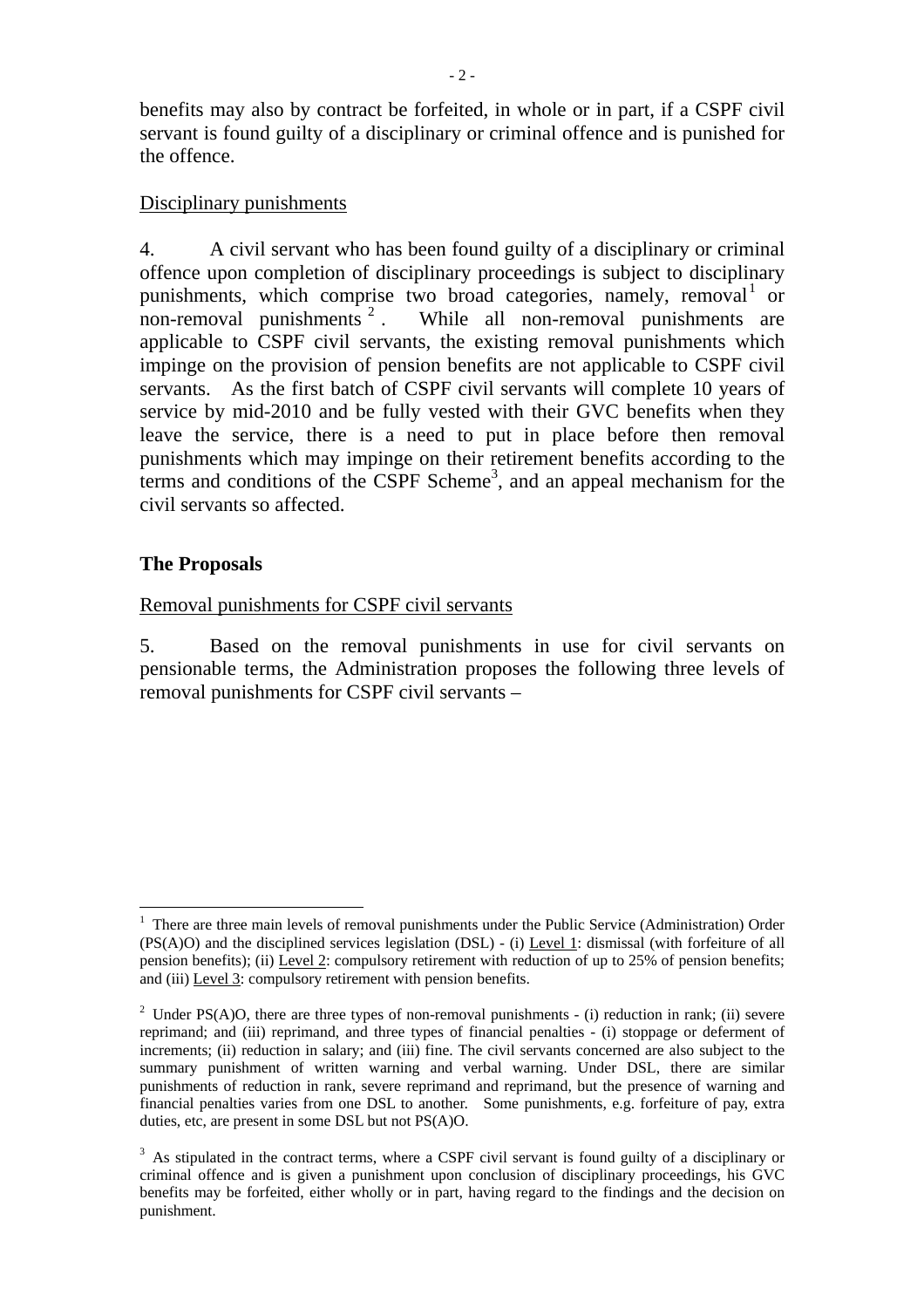| <b>Level of punishment</b> | <b>CSPF</b> civil servants with 10 or<br>more years of service <sup>4</sup>                                                                                                                        |  |
|----------------------------|----------------------------------------------------------------------------------------------------------------------------------------------------------------------------------------------------|--|
| Level 1                    | Dismissal with forfeiture of full<br>GVC benefits                                                                                                                                                  |  |
| Level 2                    | Compulsory retirement with reduced<br>GVC benefits (the level of forfeiture will<br>be pitched at up to 25% of the GVC benefits<br>at the time of compulsory retirement of the<br>staff concerned) |  |
| Level 3                    | Compulsory retirement with full<br>GVC benefits                                                                                                                                                    |  |

6. According to the Administration, the removal punishments proposed above are broadly comparable to those for pensionable civil servants.

### Appeal mechanism for CSPF civil servants

7. The Administration proposes to set up a non-statutory advisory panel to advise the Chief Executive (CE) on appeals from CSPF civil servants relating to the forfeiture or reduction of CSPF benefits. With the establishment of the proposed advisory panel, CE may refer any representation made to him by CSPF civil servants to this panel, before he may confirm, vary or reverse the decision to which the representation relates. This largely mirrors the arrangements for pensionable civil servants. The above advisory body mechanism will be promulgated by way of a Civil Service Bureau (CSB) circular announcing the new disciplinary framework for CSPF civil servants.

#### Other related proposals

 $\overline{a}$ 

8. The Administration also takes this opportunity to introduce the following technical refinements to the civil service disciplinary system -

*(a) Calculation of fine*

 The fine under the Public Service (Administration) Order  $(PS(A)O)^5$  is currently capped at an amount equivalent to two salary increments for 12 months, which equals approximately one month's salary. Under the disciplined services legislation (DSL), a fine or like penalty (i.e. forfeiture of pay) is salary-based and generally capped at one month's salary.

<sup>&</sup>lt;sup>4</sup> A CSPF civil servant will only be eligible for his GVC benefits when leaving the service after completing 10 years of continuous service. Levels 2 and 3 punishments – which preserve GVC benefits in part and in whole respectively upon removal – will have no application to CSPF civil servants with less than 10 years' continuous service. As such, only one level of removal punishment (i.e. dismissal without GVC benefits) will be applicable to these civil servants.

<sup>&</sup>lt;sup>5</sup> This is an executive order drawn up under Article 48(4) of the Basic Law, setting out the CE's authority in regard to the management of the civil service, including discipline matters.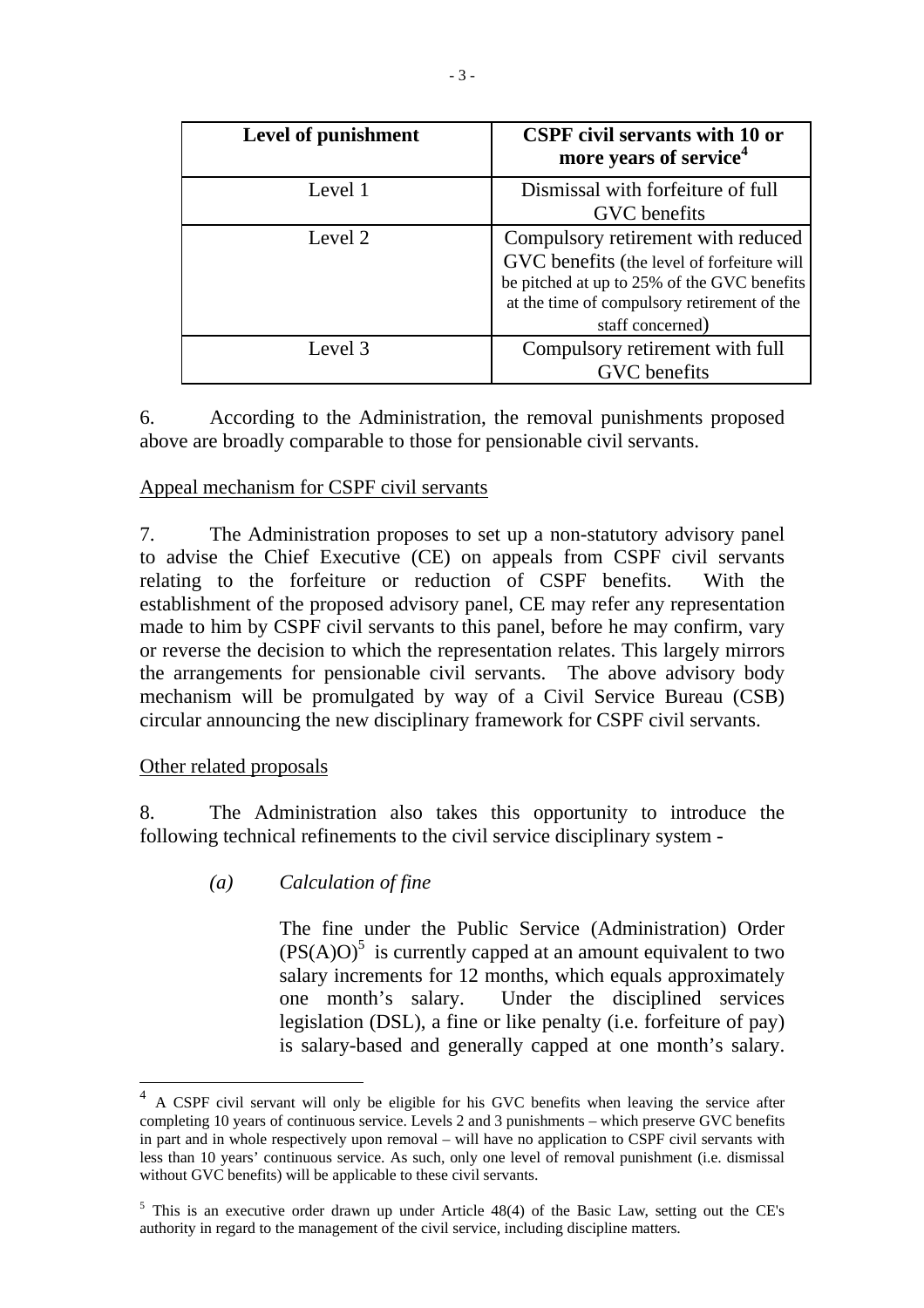To address the equity problem and to make the basis of the fine more readily comprehensible to staff, the Administration proposes to change the calculation of fine under PS(A)O from an increment-based approach to a salary-based approach, and cap the fine at an amount equivalent to one month's salary.

## *(b) Stoppage of salary/allowance upon criminal conviction*

 The service-wide arrangement on the stoppage of salary and/or allowance upon criminal conviction, i.e. effective from the date of conviction, should also be applied to police officers.

## *(c) Departmental welfare fund of the disciplined services*

The description of former member/employee of the disciplined services as beneficiaries of their respective departmental welfare funds under the law covers only civil servants who have retired on a pension, gratuity or other allowance basis. The Administration proposes that the description be amended such that CSPF civil servants of the disciplined services will be accorded the same status as their pensionable counterparts under their respective departmental welfare funds.

## *(d) Punishment of compulsory retirement for officers of the Traffic Warden grade*

The punishment of compulsory retirement should be provided for a Traffic Warden grade officer who is found guilty of a disciplinary offence, on a par with the arrangement for the rest of the civil service. $6$ 

9. The Administration introduced the Disciplined Services Legislation (Miscellaneous Amendments) Bill 2009 into the Legislative Council on 18 February 2009 to implement the proposals in paragraph 5 and paragraph 8(b), (c) and (d) above.

10. The Administration will amend PS(A)O to implement the proposals in paragraph 5 above after the passage of the Bill, and the relevant Civil Service Regulations and CSB circulars for implementing the proposals in paragraphs 5

 $\overline{a}$ 

<sup>&</sup>lt;sup>6</sup> This proposal was not included in the Administration's briefing for the PS Panel. In response to the Legislative Council Secretariat's enquiry, the Administration advises that when reviewing the Traffic Warden (Discipline) Regulations (Cap. 374J) in the context of the legislative proposal, the Administration notes that the Regulations have omitted the punishment of compulsory retirement for Traffic Warden grade officers found guilty of a disciplinary offence. This entails a technical amendment so that compulsory retirement can be applied to Traffic Warden grade officers on pension scheme and CSPF scheme, as is the case for the rest of the civil service.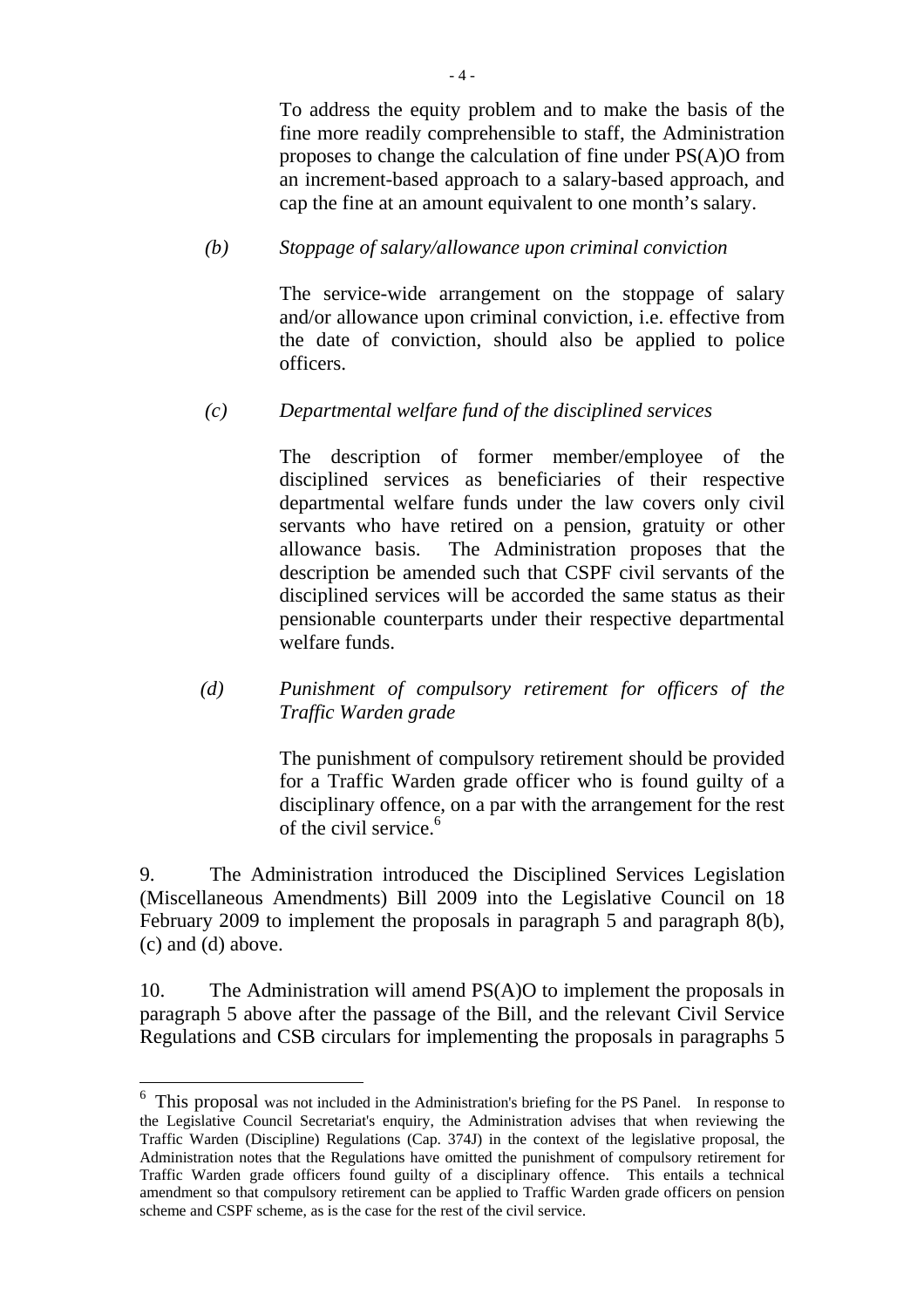to 8 above at a subsequent stage.

## **Major views and concerns expressed by members of the PS Panel**

11. The Administration briefed the PS Panel on the Proposals on 20 October 2008. The Panel subsequently invited views from civil service unions and met with representatives of the Government Disciplined Services General Union (GDSGU) and Disciplined Services Consultative Council (Staff Side) (DSCC Staff Side) at its meeting on 17 November 2008. Members' views on the Proposals are summarized in the ensuing paragraphs.

## Inclusion of investment returns in the forfeiture formula for the proposed level 2 punishment

12. Hon LI Fung-ying and Dr Hon PAN Pey-chyou were concerned that under the proposed Level 2 punishment, the level of forfeiture would be pitched at up to 25% of a CSPF civil servant's accrued GVC benefits at the time of compulsory retirement, and that any investment returns generated from the GVC benefits would also be included in determining the amount of the accrued GVC benefits. As investment returns depended on the performance of the investment portfolios for which the staff concerned had opted, the proposed arrangement could give rise to a situation that the forfeiture amounts of two staff members could differ a lot, even though their grades, years of service and the offences committed were the same. Some members including Hon LEE Cheuk-yan and Hon Mrs Regina IP suggested capping the forfeiture amount at 25% of the GVC benefits and any gains generated from investment returns be disregarded in calculating the amount.

13. The Administration explained that there was great difficulty to come up with a proposal which could take into account the differences in investment returns arising from individual CSPF civil servants' personal choice of investment portfolios. The Administration considered that the current proposal was broadly comparable to the arrangements for pensionable civil servants, and the staff side generally agreed that the proposal was acceptable.

### Sanctions under the control regime governing post-service outside work of directorate CSPF civil servants

14. Hon CHEUNG Man-kwong was concerned how retired directorate CSPF civil servants (who were already paid their GVC benefits upon retirement) could be deterred from or punished for taking up post-service outside work which might constitute conflicts of interest with their previous government service, or taking up such employment without obtaining the required permission.

15. The Administration advised that since the restrictions on post-service outside work were stipulated in the employment contracts, the Government as employer could initiate civil action against a retired CSPF civil servant who did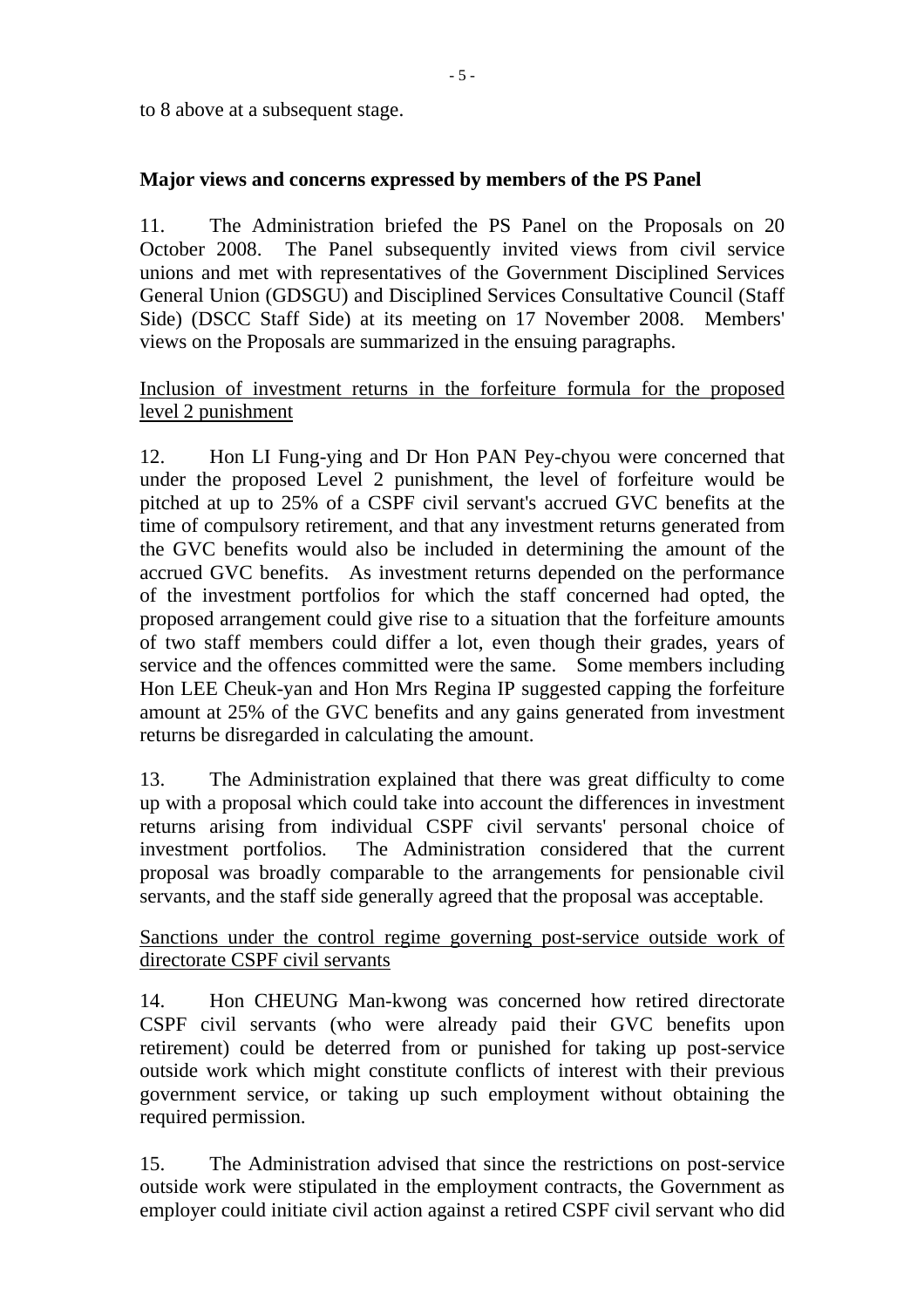not comply with relevant requirements on grounds of breach of contract. Except for pension suspension which could only be applied to retired directorate civil servants on pensionable terms, all the other sanctions under the control regime governing post-service outside work of retired directorate civil servants on pensionable terms could also be applied to retired directorate civil servants on CSPF terms. As regards the sanction of instituting civil action to sue for damages against a retired directorate civil servant under contract law for failure to comply with the control regime, legal advice obtained by the Administration indicated that there was no limit on the amount of damage the Administration might claim.

## Appeal mechanism for CSPF civil servants

16. Some members requested the Administration to take appropriate measures to ensure that the operation of the proposed non-statutory appeal panel had a high degree of transparency. Some suggested that consideration should be given to revising the proposal on the non-statutory panel to make it statutory.

17. The Administration explained that it would be inappropriate to make the proposed panel statutory as the CSPF Scheme was provided by contract, not legislation. The proposed panel would largely mirror the existing appeal mechanism provided under the Pensions Ordinance (Cap. 89) and the Pension Benefits Ordinance (Cap. 99) for handling appeals on pension forfeiture/suspension/reduction matters.

Other issues relating to the civil service disciplinary system

*Discrepancies in disciplinary proceedings and "review board" provided under section 20(2) of PS(A)O*

18. Hon LI Fung-ying considered that the disciplinary proceedings must be fair, and requested the Administration to rectify the existing discrepancies in the disciplinary proceedings of different disciplined services as highlighted by GDSGU.

19. The Administration advised that it had informed the disciplined services staff unions that it would review with the disciplined services departments the issue concerning disciplinary proceedings, and would consult staff on any proposed changes. The Administration also undertook to provide a progress report on the review to the Panel in the second quarter of 2009.

20. Some members also requested the Administration to follow up the concern raised by the deputations regarding the lack of progress in the establishment of the "review board" provided under section 20(2) of PS(A)O. The Administration clarified that this appeal mechanism was outside the scope of the amendment bill. Under this mechanism, CE might appoint a review board to advise him on representations addressed to him relating to appointment, dismissal and discipline of public servants as he thought fit. The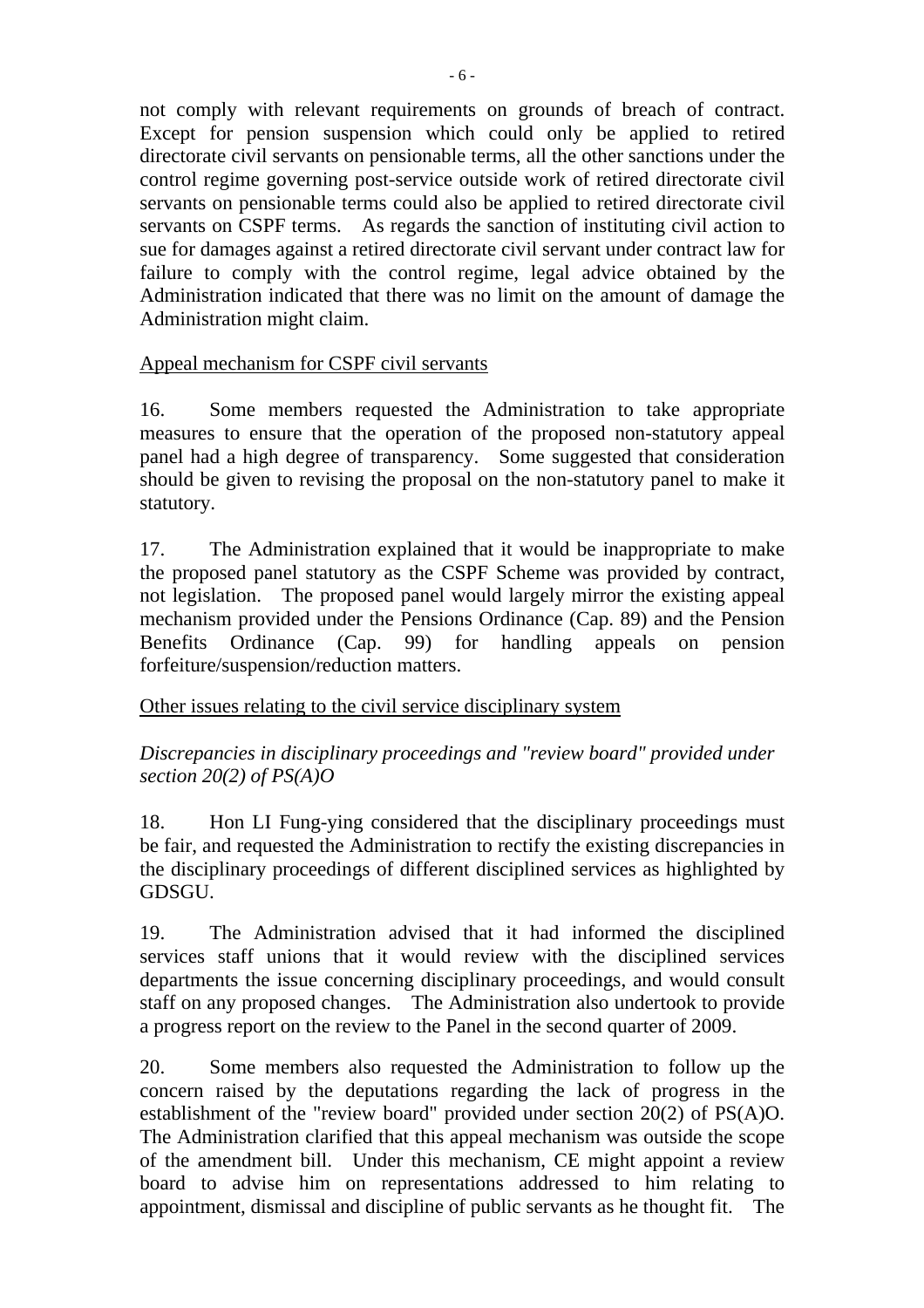Administration would review the progress of the matter and would consult the staff side when it was in a position to do so.

21. At the request of the Panel, the Administration further met with DSCC Staff Side and GDSGU to address their concerns and reaffirm the Administration's undertaking to conduct separate reviews on the above issues. The Administration reported to the Panel in writing on 12 January 2009 on its meeting with DSCC Staff Side and GDSGU and their agreement for processing of the amendment bill and aforesaid reviews for in parallel.

## **Relevant papers**

22. A list of relevant papers is in the **Appendix**.

Council Business Division 1 Legislative Council Secretariat 5 March 2009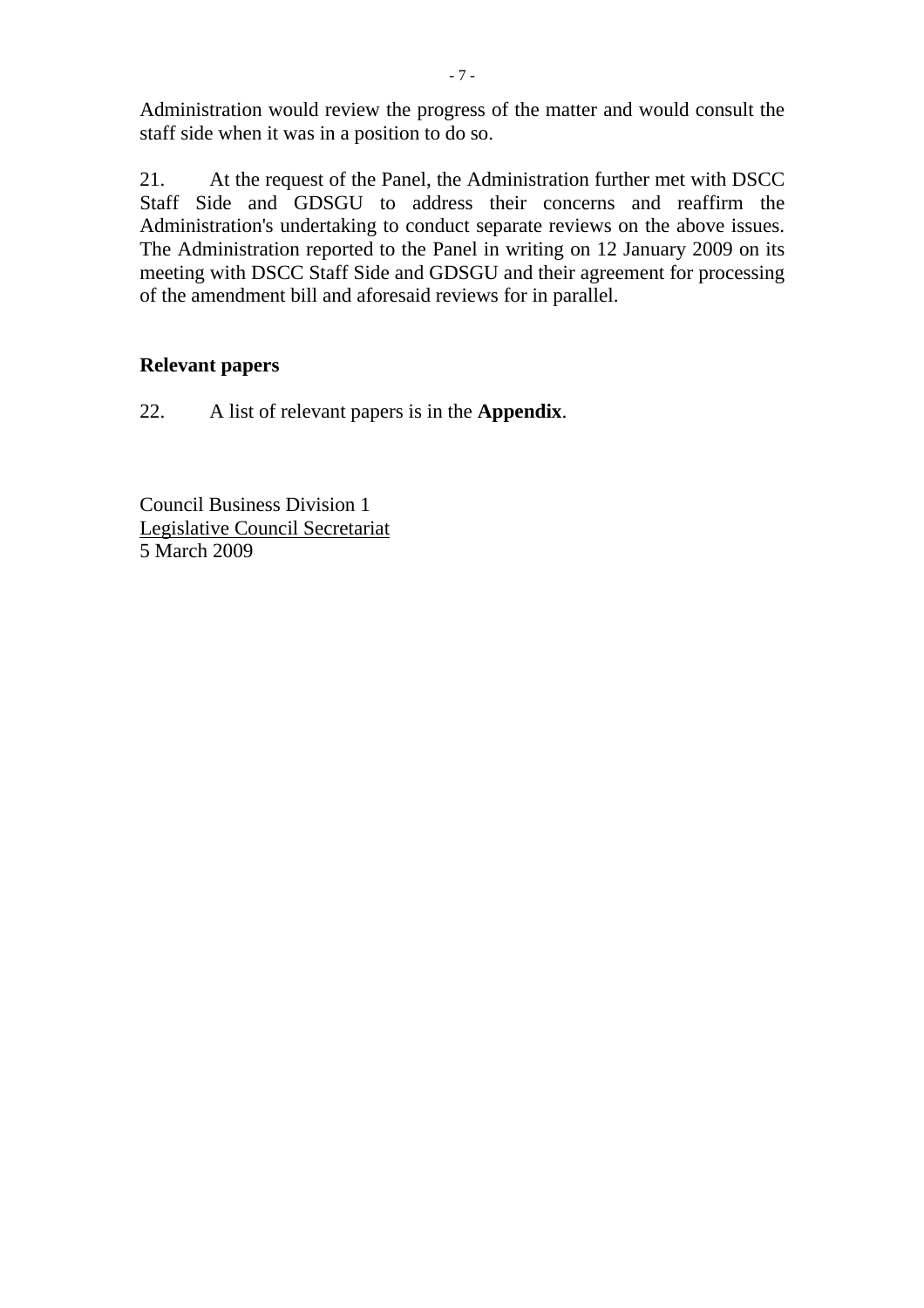# **Appendix**

### **Disciplined Services Legislation (Miscellaneous Amendments) Bill 2009**

## **List of relevant papers**

| <b>Committee</b>             |   | Paper                                                                                       | LC Paper No.         |
|------------------------------|---|---------------------------------------------------------------------------------------------|----------------------|
| of<br>Meeting                | ✧ | Administration's paper on disciplinary                                                      | $CB(1)36/08-09(02)$  |
| Panel<br>on                  |   | framework for civil servants whose                                                          |                      |
| Public Service               |   | retirement benefits are provided under                                                      |                      |
| (PS Panel) on                |   | the Civil Service Provident Fund Scheme                                                     |                      |
| 20 October<br>2008           |   | and other related proposals                                                                 |                      |
|                              |   | http://www.legco.gov.hk/yr08-09/english/                                                    |                      |
|                              |   | panels/ps/papers/ps1020cb1-36-2-e.pdf                                                       |                      |
|                              | ✧ | Minutes of meeting                                                                          | CB(1)354/08-09       |
|                              |   | http://www.legco.gov.hk/yr08-09/english/<br>panels/ps/minutes/ps20081020.pdf                |                      |
| Meeting of PS<br>Panel<br>on | ✧ | Submission<br>from<br>Government<br>Disciplined Services General Union                      |                      |
| 17 November<br>2008          |   | http://www.legco.gov.hk/yr08-09/chinese<br>$\gamma$ panels/ps/papers/ps1020cb1-81-1-c.pdf   | $CB(1)81/08-09(01)$  |
|                              |   | http://www.legco.gov.hk/yr08-09/chinese<br>/panels/ps/papers/ps1117cb1-226-2-c.pdf          | $CB(1)226/08-09(02)$ |
|                              | ✧ | Submission from Hong Kong Civil<br>General<br>Union<br>Negotiation<br>Servants<br>Committee | $CB(1)169/08-09(04)$ |
|                              |   | http://www.legco.gov.hk/yr08-09/chinese<br>/panels/ps/papers/ps1117cb1-169-4-c.pdf          |                      |
|                              | ✧ | Submission from Model Scale 1 Staff<br><b>Consultative Council (Staff Side)</b>             | $CB(1)169/08-09(05)$ |
|                              |   | http://www.legco.gov.hk/yr08-09/chinese<br>/panels/ps/papers/ps1117cb1-169-5-c.pdf          |                      |
|                              |   |                                                                                             |                      |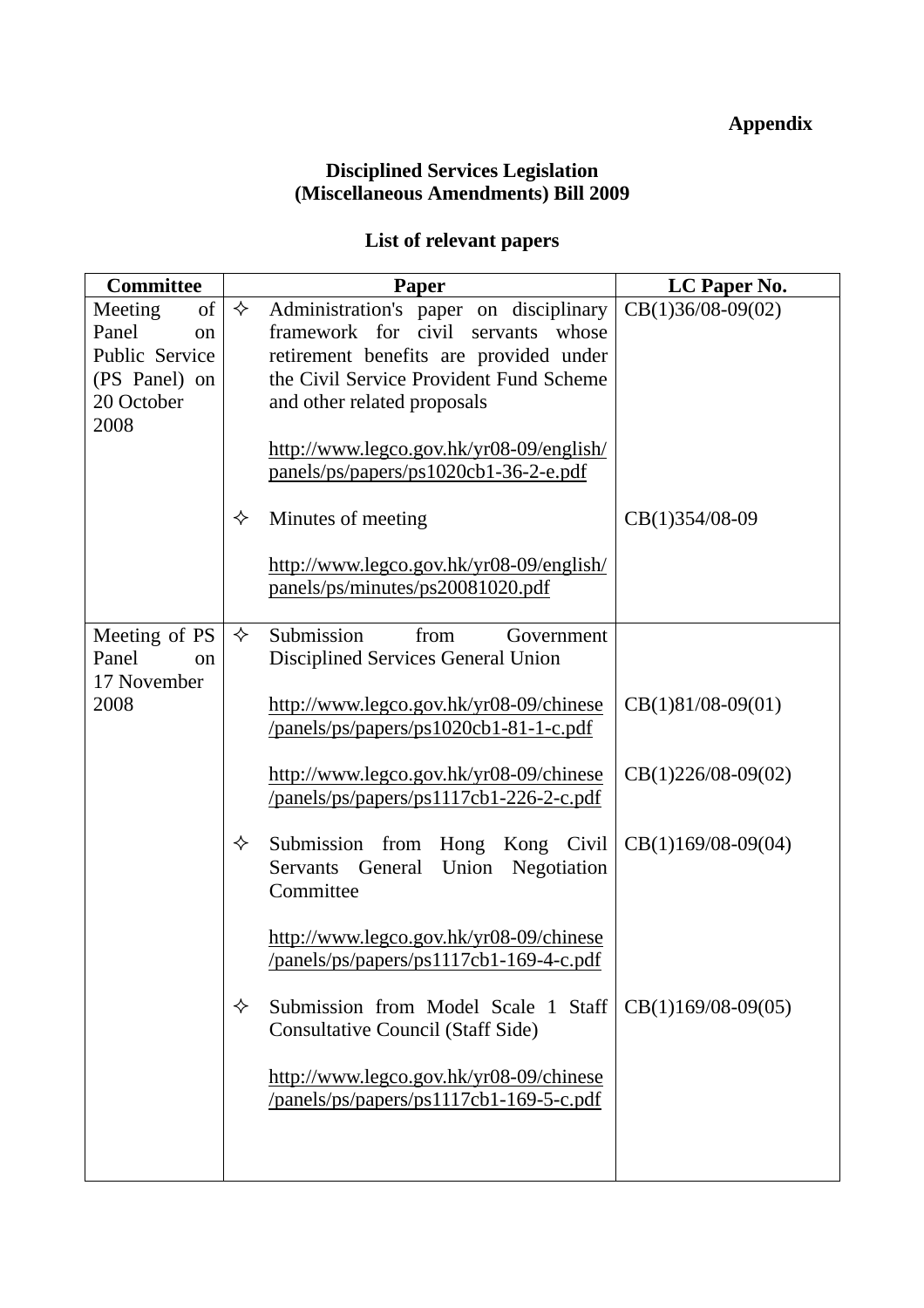| <b>Committee</b> | Paper |                                                                                                                                                                   | LC Paper No.         |
|------------------|-------|-------------------------------------------------------------------------------------------------------------------------------------------------------------------|----------------------|
|                  | ✧     | Submission<br>from<br>Government                                                                                                                                  | $CB(1)169/08-09(06)$ |
|                  |       | <b>Employees Association</b>                                                                                                                                      |                      |
|                  |       | http://www.legco.gov.hk/yr08-09/chinese                                                                                                                           |                      |
|                  |       | /panels/ps/papers/ps1117cb1-169-6-c.pdf                                                                                                                           |                      |
|                  |       |                                                                                                                                                                   |                      |
|                  | ✧     | Submission from Senior Civil Service<br>Council (Staff Side)                                                                                                      | $CB(1)203/08-09(01)$ |
|                  |       | http://www.legco.gov.hk/yr08-09/english/<br>panels/ps/papers/ps1117cb1-203-1-e.pdf                                                                                |                      |
|                  | ✧     | Submission from Government Electrical<br>Mechanical<br>$\&$<br>Works<br>Supervisors,<br>Craftsmen & Workmen Association                                           | $CB(1)226/08-09(01)$ |
|                  |       | http://www.legco.gov.hk/yr08-09/chinese<br>/panels/ps/papers/ps1117cb1-226-1-c.pdf                                                                                |                      |
|                  | ✧     | Administration's<br>response<br>the<br>to<br>Hong Kong<br>submission<br>from<br>Civil<br>Union<br>Negotiation<br>Servants<br>General<br>Committee                 | $CB(1)208/08-09(01)$ |
|                  |       | http://www.legco.gov.hk/yr08-09/english/<br>panels/ps/papers/ps1117cb1-208-1-e.pdf                                                                                |                      |
|                  | ✧     | Administration's<br>the<br>response<br>to<br>submission from Government Electrical<br>Mechanical<br>Works<br>&<br>Supervisors,<br>Craftsmen & Workmen Association | $CB(1)227/08-09(01)$ |
|                  |       | http://www.legco.gov.hk/yr08-09/english/<br>panels/ps/papers/ps1117cb1-227-1-e.pdf                                                                                |                      |
|                  | ✧     | Administration's<br>response<br>the<br>to<br>submission<br>from<br>Government<br>Disciplined Services General Union                                               | $CB(1)247/08-09(01)$ |
|                  |       | http://www.legco.gov.hk/yr08-09/chinese<br>/panels/ps/papers/ps1117cb1-247-1-c.pdf                                                                                |                      |
|                  |       |                                                                                                                                                                   |                      |
|                  |       |                                                                                                                                                                   |                      |